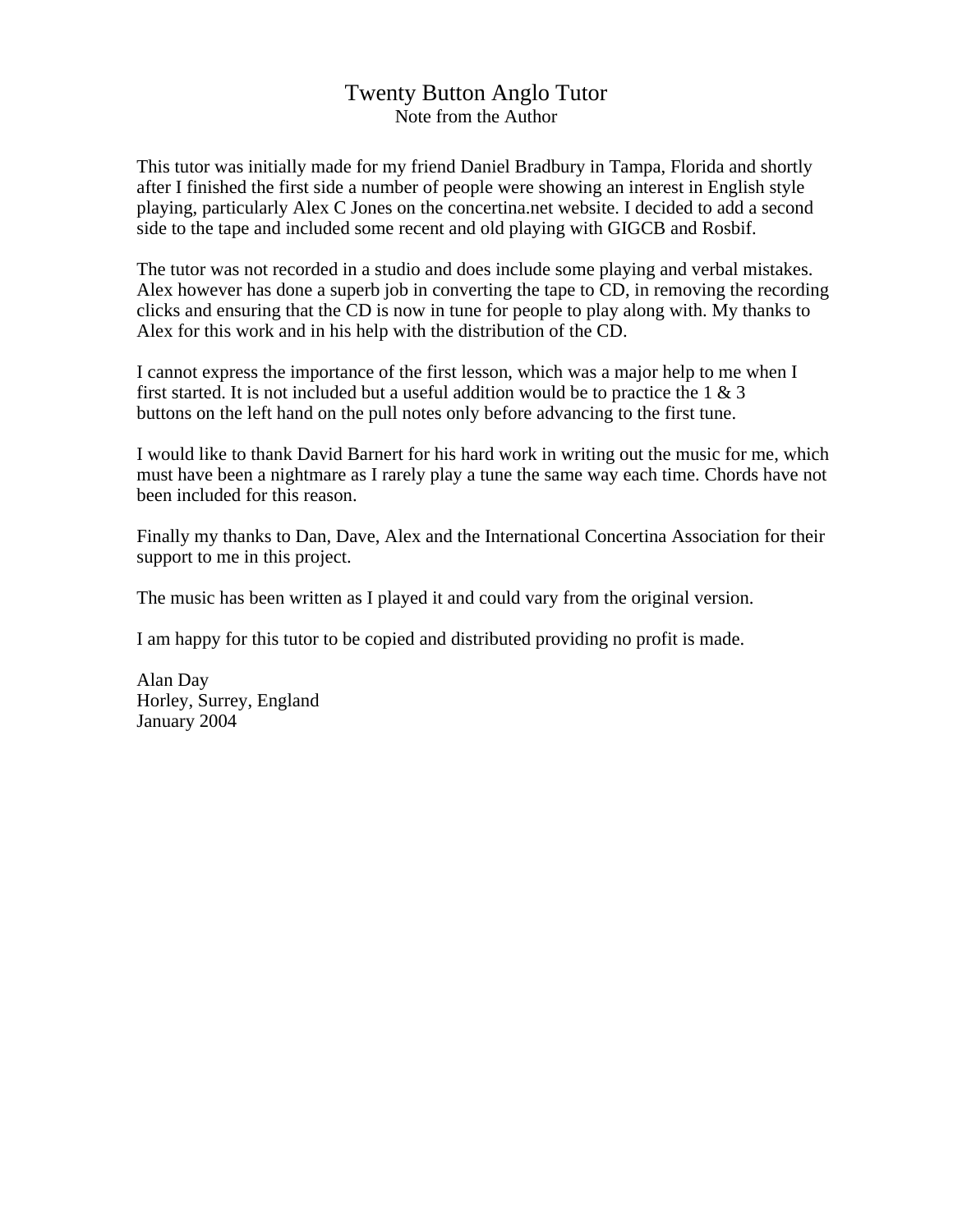## Note from the Transcriber

I love the way Alan plays the concertina for the very reasons that make transcribing his music frustratingly difficult. He plays in a way that clearly is not bound to a paper version of the music. He plays what he hears, what he feels. He is free with ornamentation and never plays anything quite the same way twice. He and I agree that the tunes on the accompanying recording ought to be learned by ear. It will not only lead to a kind of learning of the tunes that will be more meaningful but will foster a facility with listening and learning by ear that will be of great value in the future.

But recognizing that some students need to have notation to begin learning these tunes and responding to their requests, Alan decided to make these transcriptions available. Alan and I had to make several compromises in order to put on paper what he played on the recording. In all cases, I wrote what I heard, even when what Alan plays is different from familiar or standard versions of the tune. When there were differences in how he played it from one repeat to the next, I made a choice (or asked Alan which he preferred). What you see here, then, may not match every note you hear, but represents the tune on the recording as nearly as is practical.

The C/G Anglo concertina often plays in a range so high that many of the notes are way above the lines of the treble clef. In certain tunes, we decided to bring the notation down an octave for clarity, and all these tunes are so marked.

David Barnert Albany, NY, USA January 2004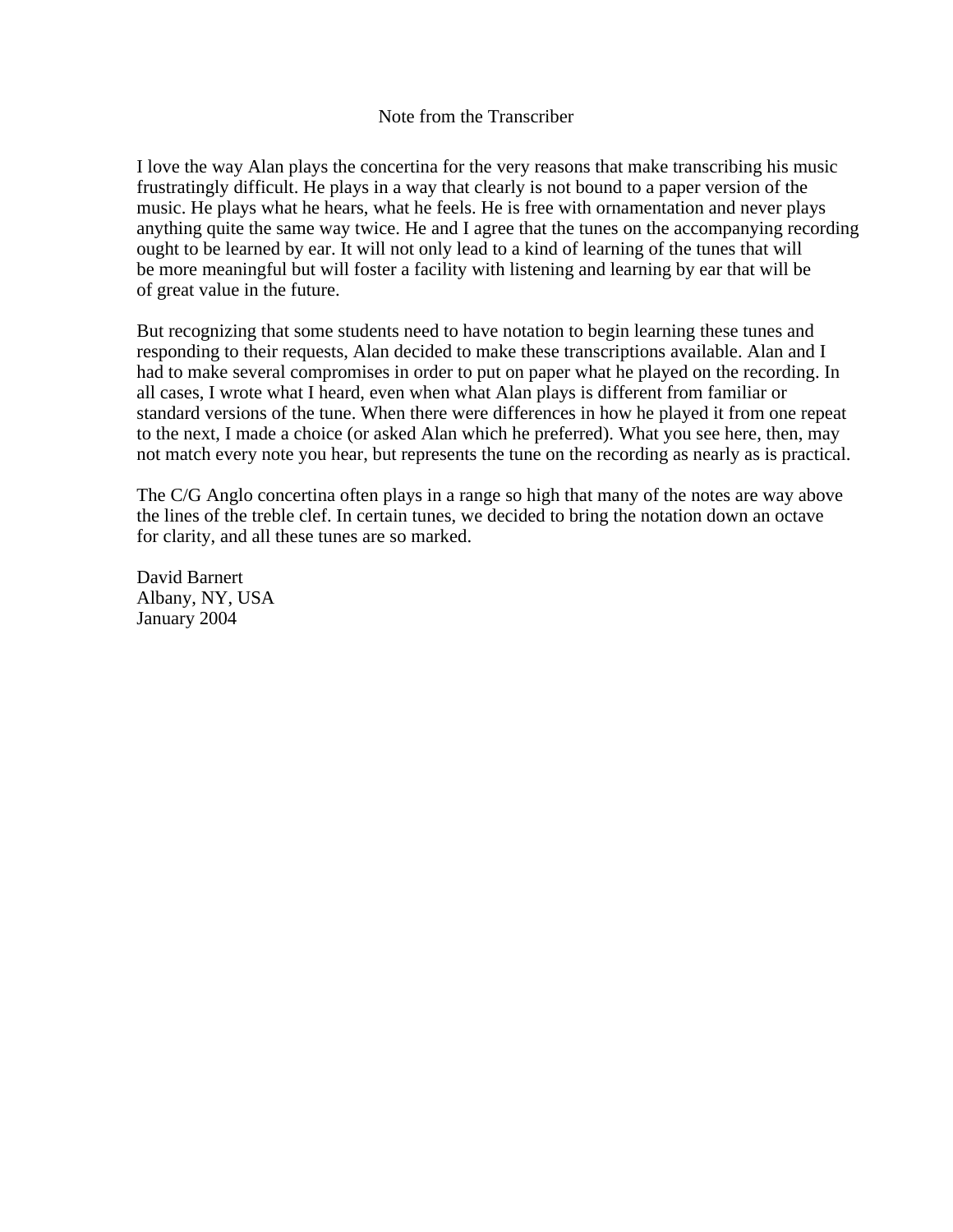Tracks 4 & 5: Oscar Wood's Jig

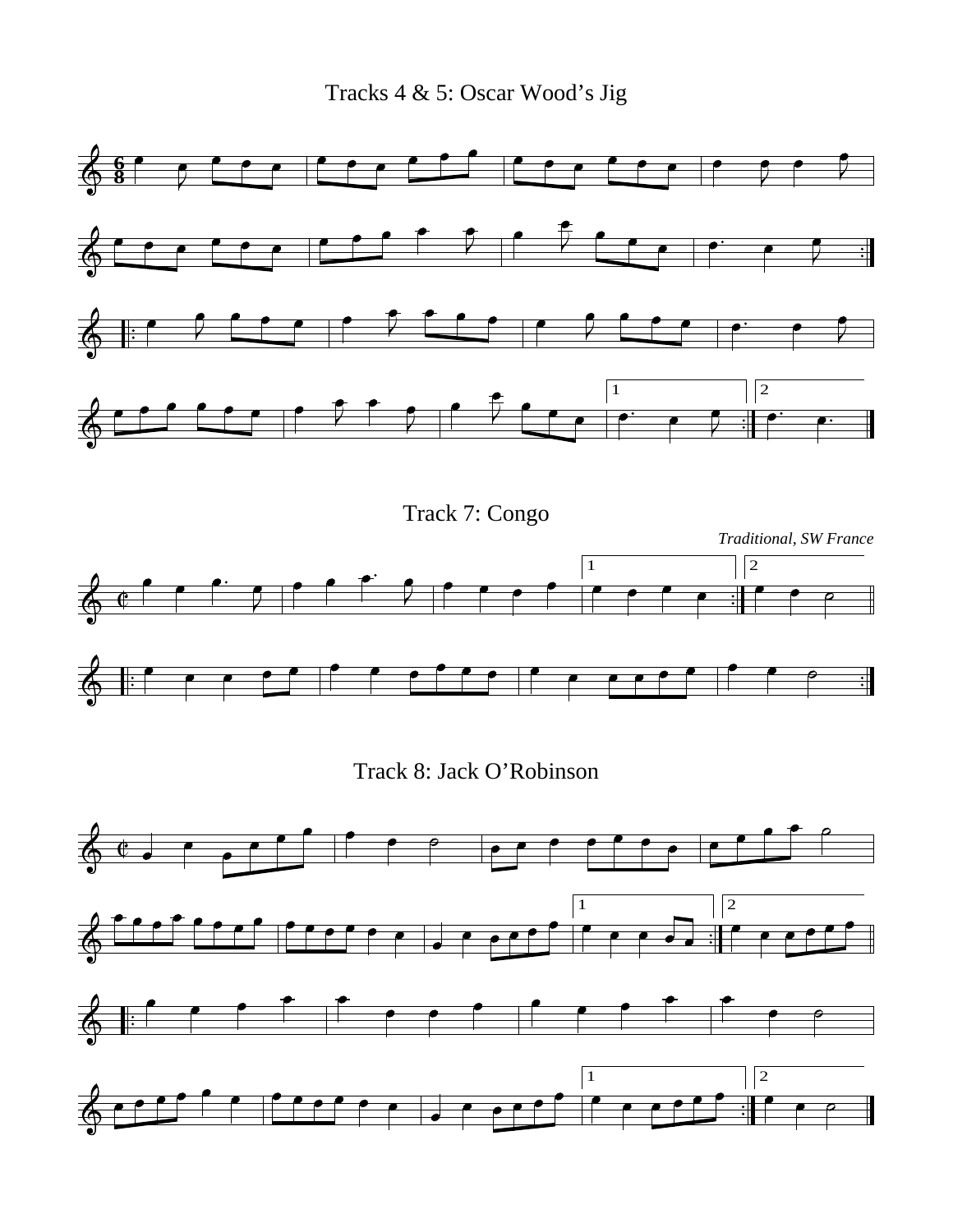Tracks 10 & 11: Willow Express Sounds 1 octave higher than written





*Traditional*

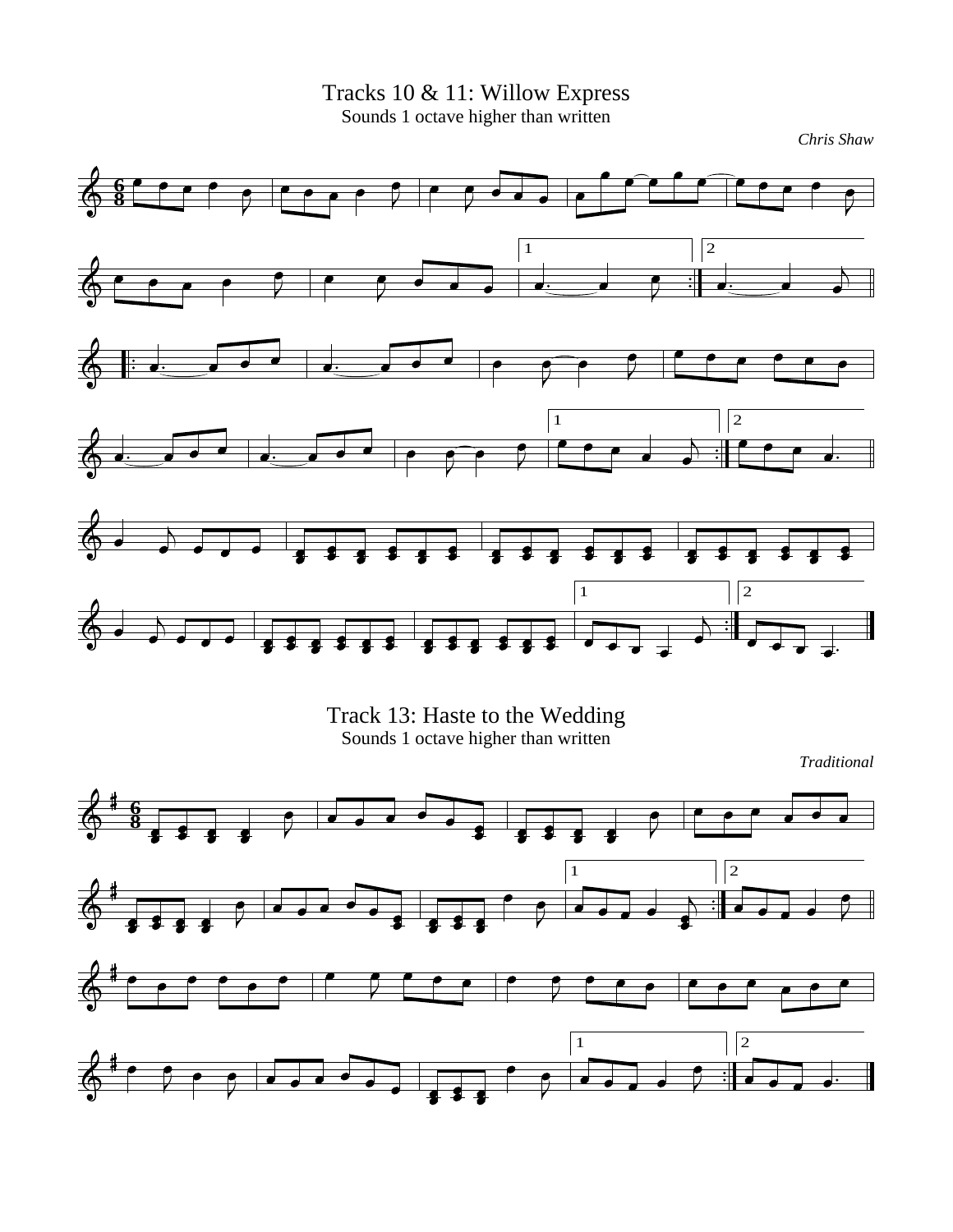Track 14: Marianne Waltz

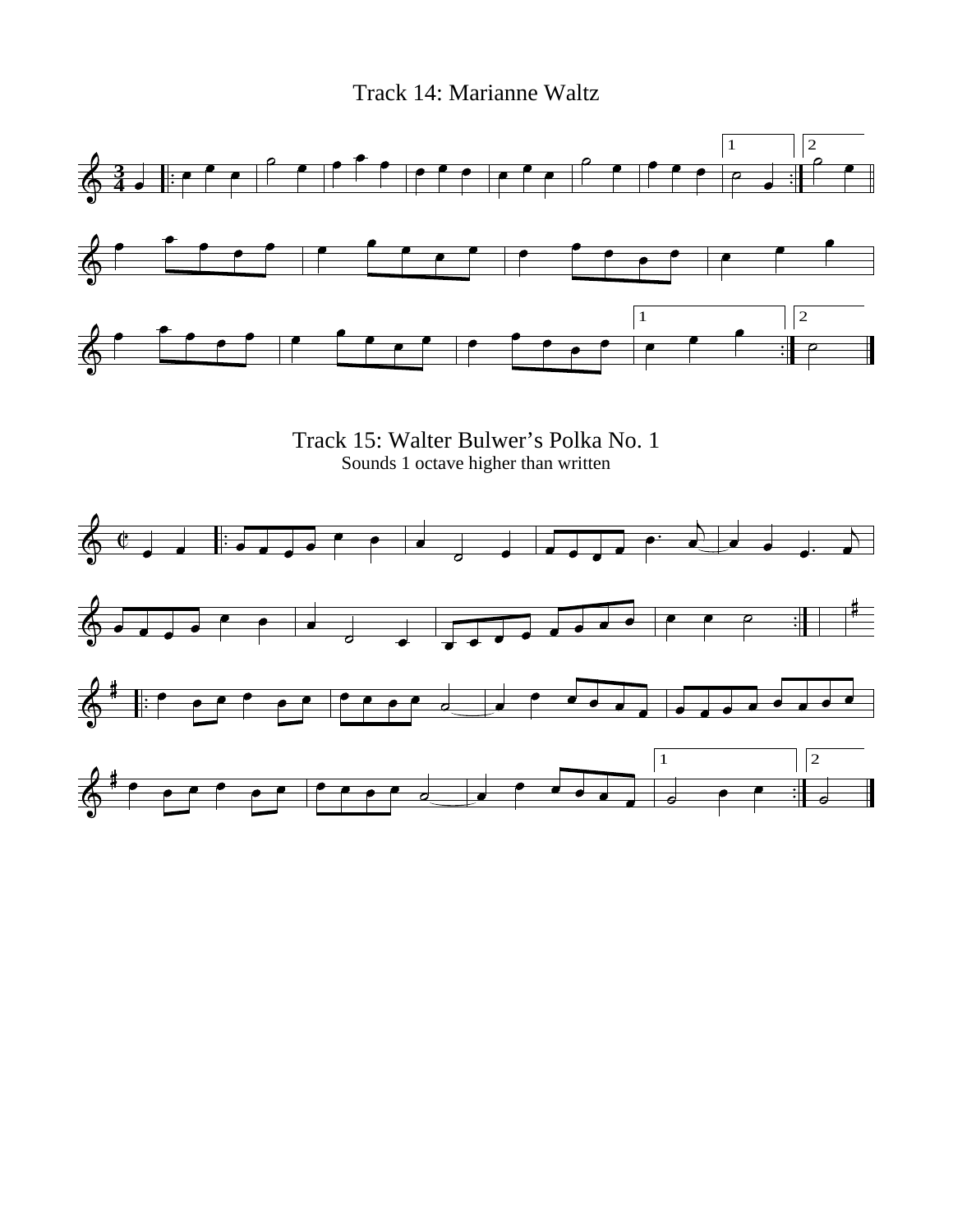Track 16: La Ruban Bleu









*Gershwin*

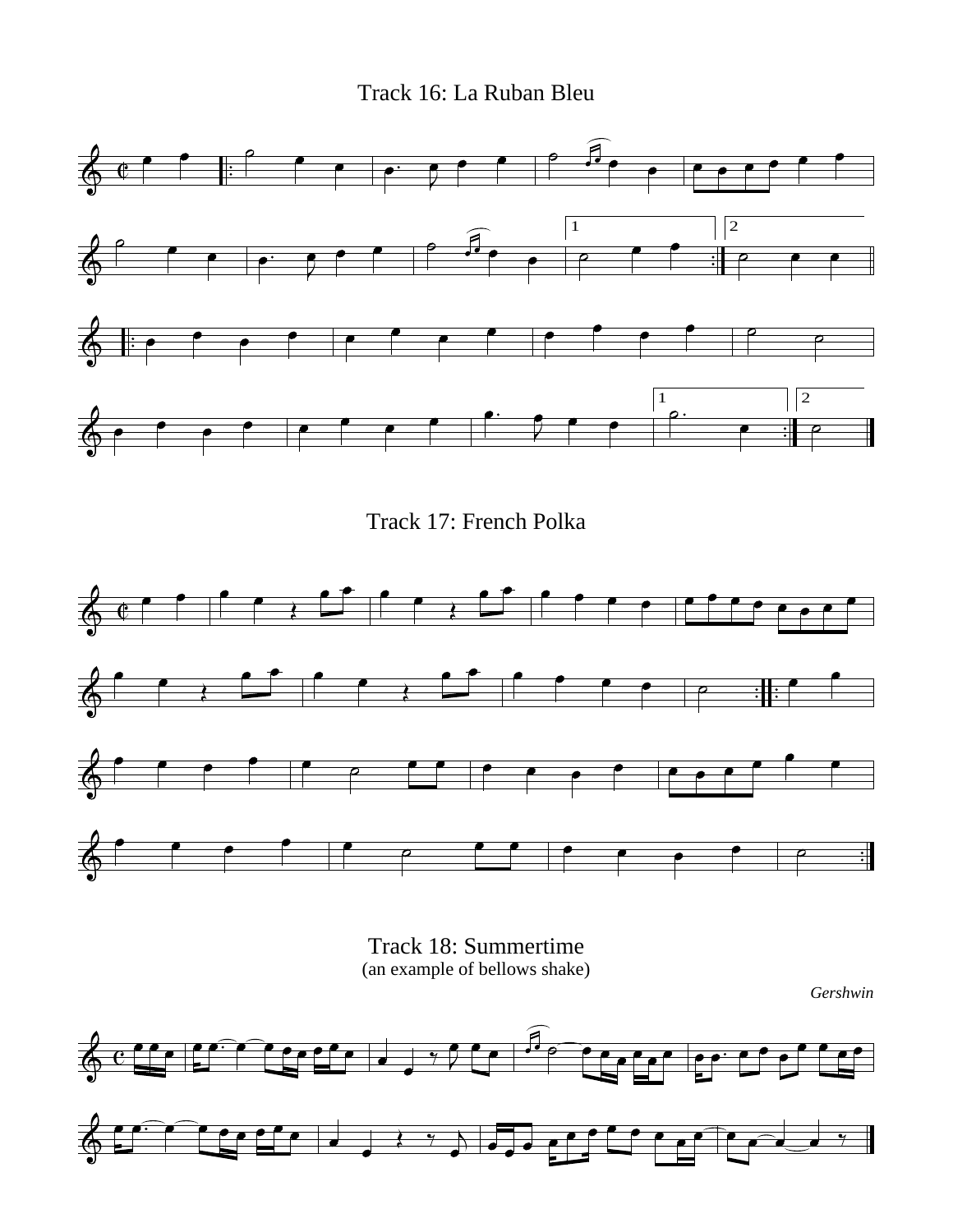Track 21: Brothers in York





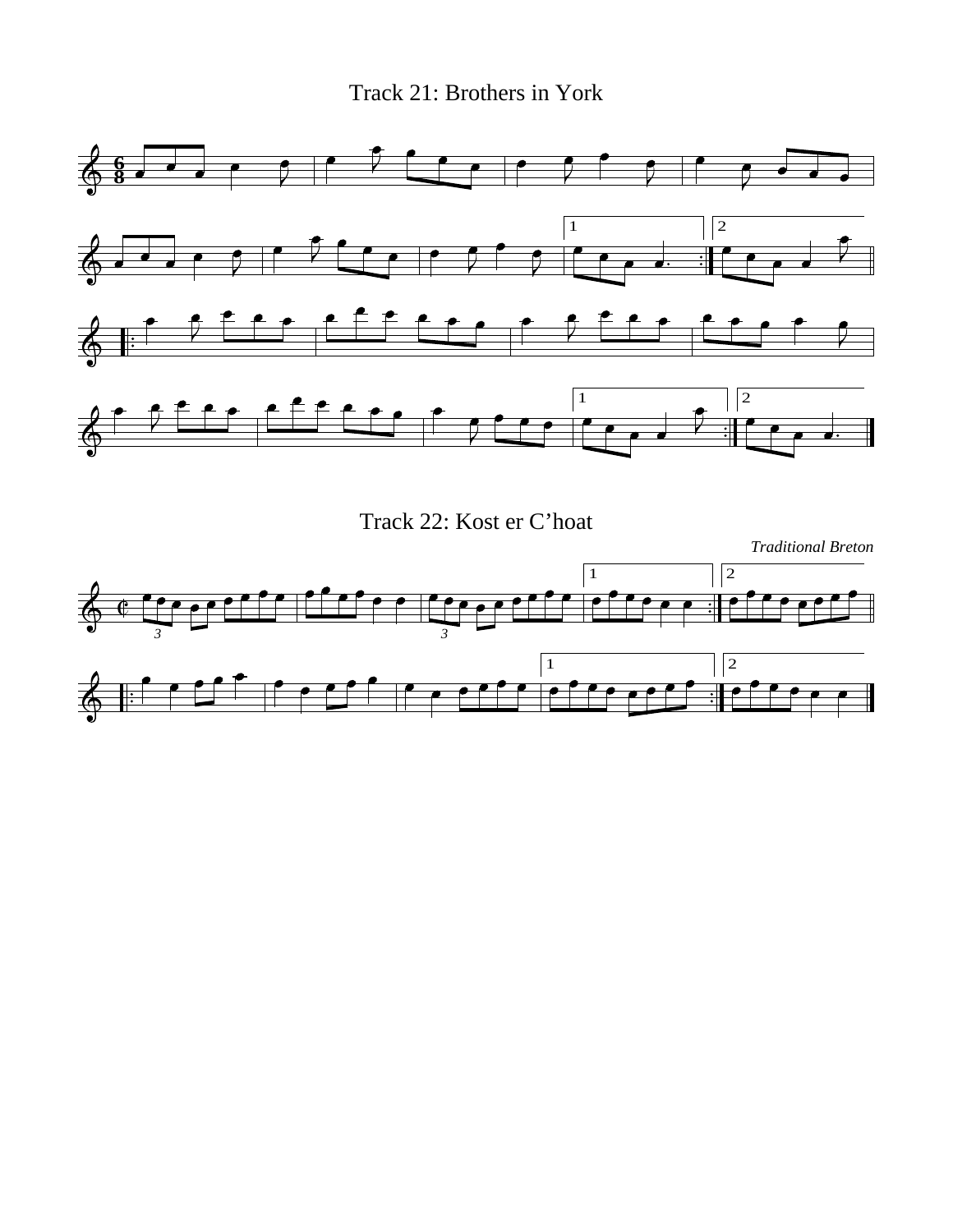Track 23: Princess Royal Sounds 1 octave higher than written



Track 26: French Bouree (unnamed) Sounds 1 octave higher than written

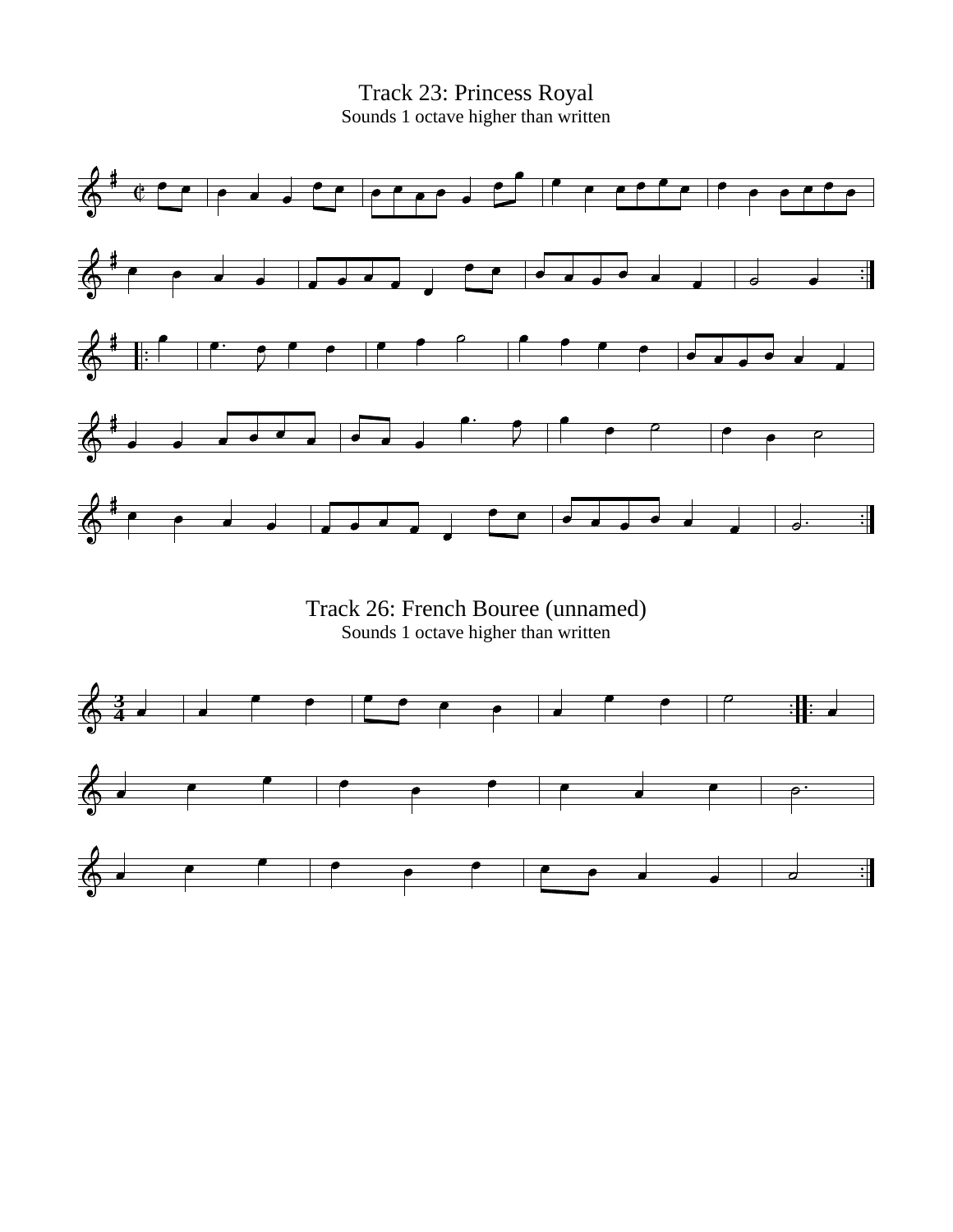Track 29: Princess Royal



Track 32: Jean's Waltz Sounds 1 octave higher than written

*Alan Day*

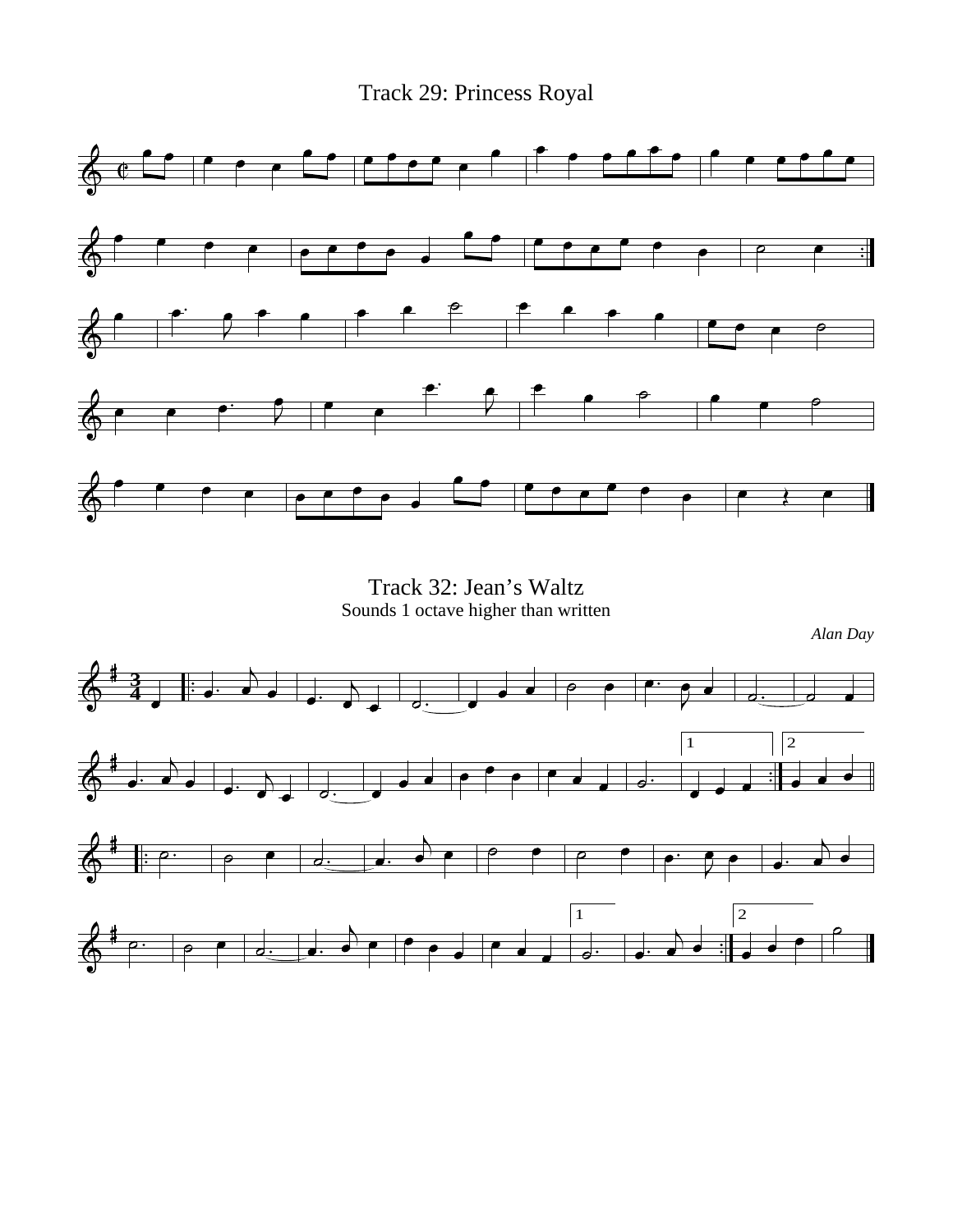Track 34: New Rigged Ship and The Lady in the Boat Sounds 1 octave higher than written